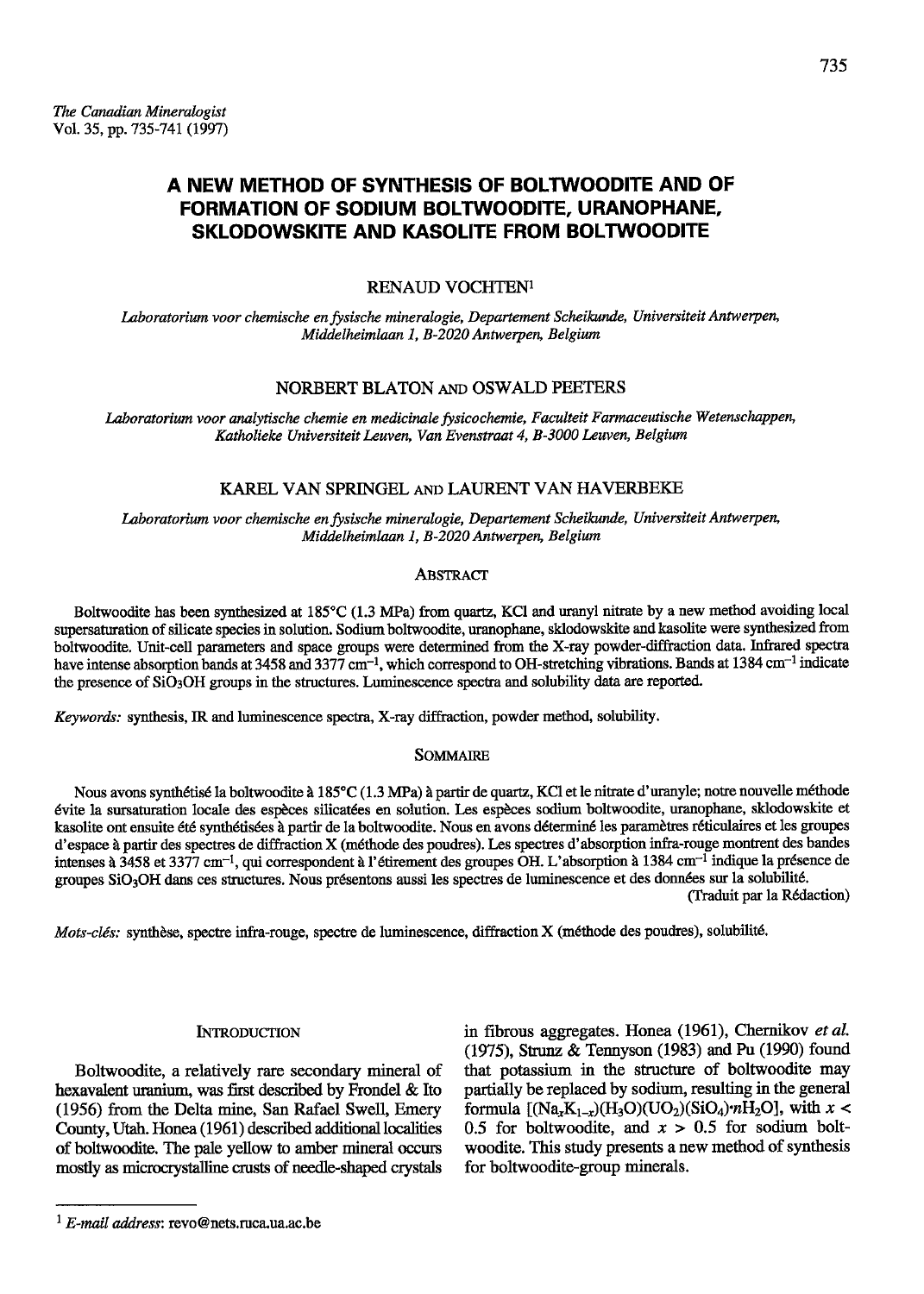### SYNTHESIS OF BOLTWOODITE

Although K<sup>+</sup>,  $UO_2^{2+}$  and SiO<sub>4</sub><sup>-</sup> ions are present in groundwater, the concentration of  $SiO<sup>+</sup>$  is too low to contribute to the formation of boltwoodite. As boltwoodite is commonly associated with quartz, we first considered that the slow dissolution of quartz in an alkaline medium  $(8 < pH < 12)$  could be a source of the  $SiO<sub>4</sub>$  ions.

A solution of 0.35 g  $UO_2(NO_3)_2$  6H<sub>2</sub>O (A.R.) and  $0.5$  g KCl (A.R.) in  $25$  mL water was adjusted with KOH to a pH of 11.5. The solution was tansferred into a teflon vessel in a Parr reaction bomb (Model 4760) and 3 g of chunks (ca. I cm) of synthetic hydrothermal quartz (Comptoir Sid6rurgique Pan Am6ricain, Libramont, Belgium) were added. The reaction bomb was heated at 185°C for seven days, resulting in a calculated pressure of  $ca. 1.3$  MPa. After cooling to room temperature, the reaction mixture consists of fragments of quartz, a colloidal precipitate, and a crystalline phase of pale yellow needles and fine prismatic yellow crystals. The fragments of quartz were removed, and the remaining mixture was centrifuged. The colloidal precipitate and the yellow prismatic crystals were removed by washing the solid three times with 5% acetic acid, and subsequently with distilled water until acid-free. To remove smaller particles of quartz, the air-dried solid was suspended in bromoform and, after separation, again air-dried. The solid phase obtained consists of fine, pale yellow needles. Chemical analysis and X-ray diffraction (powder method) showed that the crystals consist of boltwoodite. The same experiment in a crucible of fused  $SiO<sub>2</sub>$  placed into the Parr reaction bomb gives identical results.

Time-dependent experiments indicate that the yield of boltwoodite increases to a maximum after seven days, and then decreases when soddyite begins to form. If the experiment is extended for 40 days or more, only crystals of soddyite are present. The slow transformation of boltwoodite into soddyite was confirmed in separate experiments under the same conditions, in which both natural and synthetic boltwoodite were suspended in distilled water.

### SYNTHESIS OF BOLTWOODITE-GROUP COMPOUNDS FROM BOLTWOODITE

To obtain uranophane, sklodowskite, kasolite and sodium boltwoodite, synthetic boltrvoodite was suspended in a 2 M solution of  $Ca(NO<sub>3</sub>)<sub>2</sub>$ , MgSO<sub>4</sub>, Pb(NO<sub>3</sub>)<sub>2</sub> and NaCl, respectively. The suspension was heated at 185°C (1.3 MPa) in a teflon vessel in a Parr reaction bomb for 24 hours. After cooling to room temperature, the suspension was centrifuged, and the supernatant fluid was tested for potassium using sodium tefraphenylborate. This procedure was repeated until no trace of potassium was detected. X-ray powder diffraction of the air-dried solids identifled uranophang sklodowskite and kasolite. The X-ray powder pattern of the sodium boltwoodite

TABLE I. CHEMICAL COMPOSITION OF PRODUCTS OF SYNTHESIS

|                           | $Na2(UO2)2(SiO4)F,$ * |      | Boltwoodite <sup>**</sup> |      | Sodium**<br>boltwoodite |      |
|---------------------------|-----------------------|------|---------------------------|------|-------------------------|------|
| $Na2O$<br>$K2O$<br>$SiO2$ | 6.67                  | 1.59 |                           |      | 8.70                    | 2.29 |
|                           |                       |      | 10.11                     | 1.85 |                         |      |
|                           | 8.25                  | 1.01 | 13.49                     | 1.93 | 14.52                   | 1.97 |
| UO,                       | 79.85                 | 2.06 | 68.86                     | 2.07 | 69.16                   | 1.97 |
| F                         | 5.23                  | 2.03 |                           |      |                         |      |
| $H_2O$                    |                       |      | 7.50                      |      | 7.46                    | ٠    |
| Total                     | 100.33                |      | 99.96                     |      | 99.84                   |      |

In each case, the first column gives the proportion of the oxide or F, in wt.%, whereas the second column gives the molar proportion. The formula was calculated on the basis of nine  $(*)$  or eleven  $(**)$  atoms of oxygen.

formed could not be indexed successfully, although the diftaction lines reported by Honea (1961) and Nguyen et al. (1992) were present. Experiments extended to 40 days yielded well-formed yellow crystals. Electronmicroprobe analysis (Table 1) and a single-crystal X-ray study (Blaton *et al.*, in prep.) revealed the composition  $Na_2(UO_2)_2(SiO_4)F_2$ . The lines of the X-ray powderdiffraction pattern of this compound correspond to the extra lines present in the powder pattern of the sodium boltwoodite synthesized. As the only source of  $F$  is teflon, the experiment was repeated in a crucible of fused  $SiO<sub>2</sub>$ . The product obtained was identified by chemical analysis to be potassium-free sodium boltwoodite.

### MORPHOLOGY OF THE CRYSTAL

Scanning electron micrographs show that crystals of synthetic boltwoodite and sodium boltwoodite are indistinguishable, as represented in Figure 1. Crystals are prismatic along [010] (Strunz & Tennyson 1983, Honea 1961). Most crystals occur as radial clusters, resulting in a fibrous appearance. The length of the crystals varies from 20 to 40 um, and their width ranges from 1 to 2  $\mu$ m.

### CHEMICAL COMPOSITION OF SYNTHETIC BOLTWOODITE AND SODIUM BOLTWOODITE

Three well-formed crystals each of synthetic boltwoodite and sodium boltwoodite were analyzed with a Cameca SX-50 electron microprobe. The data for silicon and uranium were collected at eight different points of each crystal. Pure synthetic  $SiO<sub>2</sub>$  and  $UO<sub>2</sub>$  were used as standards. The K and Na contents were determined by Atomic Absorption Spectoscopy using a Philips PU 9200 absorption spectrometer equipped with a K/Na hollow cathode tube. The  $H_2O$  content was determined by means of a Dupont TGA 951 thermogravimetric analyzer. The formulae resulting from the analysis (Table 1), assuming Si present as  $SiO<sub>4</sub>$ , lack 0.87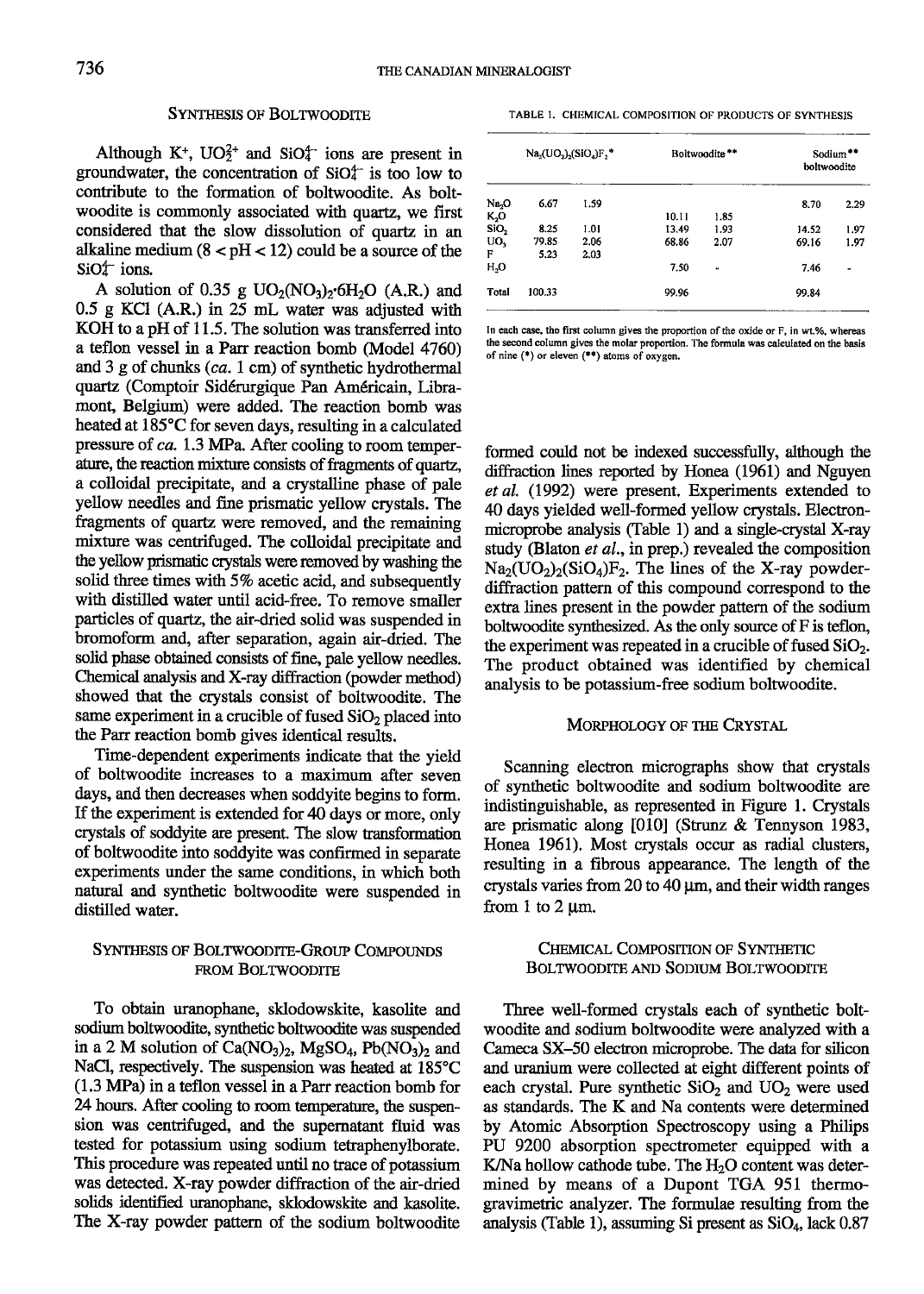

FIG. 1. Scanning electron micrographs of synthetic crystals of boltwoodite (A and B) and sodium boltwoodite (C).

and 0.82 positive charges for boltwoodite and sodium boltwoodite, respectively. Some authors (Smith et al. 1957, Brasseur 1962, Sobry & Rinne 1973) solved this problem by accepting the presence of oxonium ions in the structure. Crystal-structure determinations of  $\alpha$ -uranophane (Ginderow 1988) and  $\beta$ -uranophane (Viswanathan & Harneit 1986) demonstrated the presence of a  $(SiO<sub>3</sub>OH)$  group. Bond-valence sum calculations (Brown  $\&$  Altermatt 1985) for the oxygen atoms of the SiO<sub>4</sub> tetrahedra not involved in the U coordination, omitting the contribution of possible H-bonds, give 1.250 and 0.963 valence units  $(vu)$  for  $\alpha$ -uranophane, 1.139 and 0.983  $vu$  for  $\beta$ -uranophane, 1.150  $vu$  for boltwoodite (Stohl & Smith 1981), 1.233 vu for sklodowskite (Ryan & Rosenzweig 1977) and 2.103 vu for kasolite (Rosenzweig & Ryan 1977). These calculations show that except for kasolite, the oxygen is highly undersaturated and should be defined as an (OH)-group. Accepting the  $SiO<sub>3</sub>OH$  group, the calculated and ideal formulae are:

> $K_{0.92}$ (UO<sub>2</sub>)<sub>1.03</sub>(SiO<sub>3</sub>OH)<sub>0.96</sub>·1.30H<sub>2</sub>O  $K(UO<sub>2</sub>)(SiO<sub>3</sub>OH) $\cdot H<sub>2</sub>O$$  $Na<sub>1.14</sub>(UO<sub>2</sub>)<sub>0.98</sub>(SiO<sub>3</sub>OH)<sub>0.98</sub>·1.20H<sub>2</sub>O$  $Na(UO<sub>2</sub>)(SiO<sub>3</sub>OH)<sup>+</sup>H<sub>2</sub>O$ **INFRARED SPECTROSCOPY**

The infrared spectra of synthetic boltwoodite, synthetic sodium boltwoodite and boltwoodite from the Rössing mine, Namibia, were recorded with an ATI Mattson Genesis FTIR spectrometer. The range  $4000-450$  cm<sup>-1</sup> was covered using the standard KBr-pellet technique. The spectra are shown in Figure 2. Table 2 contains the band maxima, relative intensities and band assignments.

The low-wavenumber part of each spectrum can be divided into two regions,  $1080$  to 790 cm<sup>-1</sup> and 625 to  $450 \text{ cm}^{-1}$ , respectively. According to Farmer (1974), Lyon (1962) and Cejka & Urbanec (1990), the former region contains the uranyl- and silicate-stretching bands, whereas the latter contains mainly bending vibrations of the silicate groups. Above  $1100 \text{ cm}^{-1}$ , only OH-vibration modes are observed. The broad, complex band in the region  $3000-3500$  cm<sup>-1</sup> may well be associated with the stretching modes of H<sub>2</sub>O molecules having a disordered arrangement (Ryskin 1974, White 1971). The corresponding bending vibrations lie in the region  $1400-1700$  cm<sup>-1</sup> as relatively broad bands of moderate intensity.

The spectra of synthetic boltwoodite and sodium boltwoodite show two sharp bands in the OH-stretching region, at 3458 and 3377 cm<sup>-1</sup>. Plesko et al. (1992) assigned these bands in the spectrum of their synthetic boltwoodite to stretching vibrations of ordered H<sub>2</sub>O. A sharp band at 1730 cm<sup>-1</sup> was assigned to the  $H_2O$ -bending mode. In our spectra, no 1730 cm<sup>-1</sup> band was observed. However, both synthetic boltwoodite and sodium boltwoodite show a very sharp band at 1384 cm<sup>-1</sup>, which, according to Plyusnina (1977) and Cejka & Urbanec (1990), indicates the presence of a  $(SiO<sub>3</sub>OH)$  group. The infrared spectra of uranophane and sklodowskite also show a sharp band at 1384 cm<sup>-1</sup>. Furthermore, the band at  $1384 \text{ cm}^{-1}$  is absent from the infrared spectra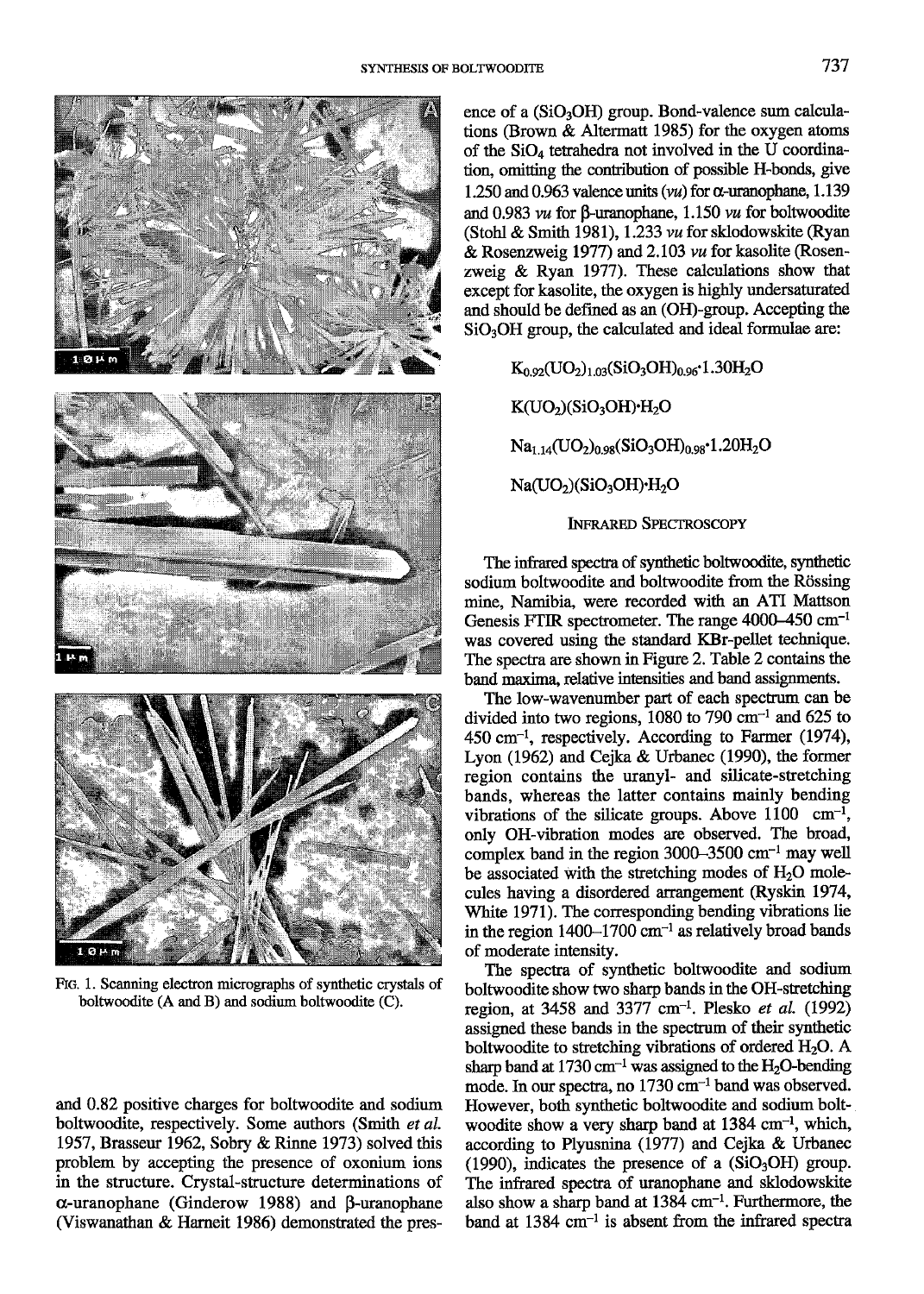

FIG. 2. Fourier-tranform infrared spectra of synthetic boltwoodite (A), synthetic sodium boltwoodite (B) and boltwoodite from the Rössing mine, Namibia (C).

of soddyite and kasolite (Rozenzweig & Ryan 1977, Demartin et al. 1992). The band at  $1384 \text{ cm}^{-1}$  indicates that synthetic boltwoodite and synthetic sodium boltwoodite contain (SiO<sub>3</sub>OH) groups. The 1384 cm<sup>-1</sup> band also is present in the spectrum of nafural boltwoodite, but with a lower intensity. The sharp bands in the  $3000-3500$  cm<sup>-1</sup> region are not present in the spectrum of boltwoodite, although they may be masked by the broad H<sub>2</sub>O band.

### LUMINESCENCE SPECTROSCOPY

The fluorescence specfra of synthetic boltwoodite and synthetic sodium boltwoodite were recorded at 298 and 77 K with a Perkin-Elmer MPS44B specfrofluorimeter. At room temperature, boltwoodite fluoresces very weak yellow to green under both short- and long-wave ultraviolet radiation, whereas sodium boltwoodite does not fluoresce. The optimal excitation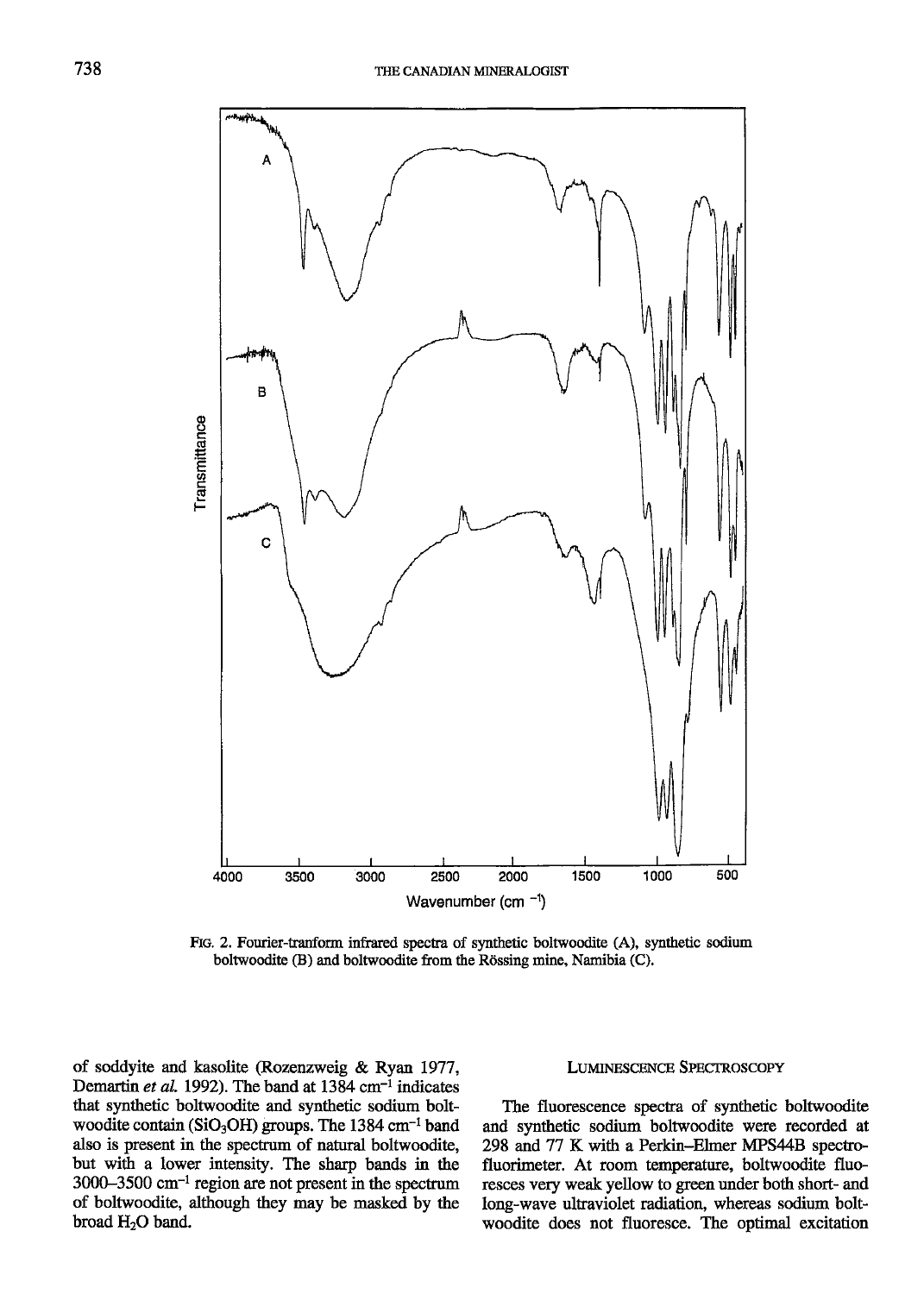| TABLE 2. BAND MAXIMA AND INTENSITIES |
|--------------------------------------|
| IN THE INFRARED SPECTRA              |

| Synthetic<br>Boltwoodite | Synthetic<br>Sodium<br><b>Boltwoodite</b> | Boltwoodite<br>from Rössing<br>mine, Namibia | Assignment            |
|--------------------------|-------------------------------------------|----------------------------------------------|-----------------------|
| 3458(s)                  | 3462 (m)                                  |                                              | v SiO <sub>2</sub> OH |
| 3377 (w)                 | 3391 (w)                                  |                                              | v SiO.OH              |
| 3154 (s.b)               | 3187(s,b)                                 | 3258(s,b)                                    | v H,O                 |
| 1655 (m.b)               | 1630 (m.b)                                | 1635(m,b)                                    | 8 H,O                 |
| 1400 (w.b)               | 1400 (w.b)                                | $1425$ (m,b)                                 | 8 H.O                 |
| 1384(s)                  | 1384 (w)                                  | 1384(w)                                      | δ SiO <sub>2</sub> OH |
| 1076(m)                  | 1076 (w)                                  |                                              | o H,O                 |
| 989 (vs)                 | 987 (vs)                                  | 987(s)                                       | v SiO./v UO,          |
| 937 (vs)                 | 939 (vs)                                  | 935(s)                                       |                       |
| 882 (w)                  | 883 (w)                                   |                                              |                       |
| 835 (vs)                 | 841 (vs)                                  | 854 (vs)                                     |                       |
| 790 (m)                  | 789 (m)                                   | 782 (vw)                                     |                       |
| 561 (s)                  | 559 (s)                                   | 555 (s)                                      | 8 SiO,                |
| 482(s)                   | 482(s)                                    | 486 (s)                                      |                       |
| 447 (s)                  | 449 (m)                                   | 447 (w)                                      |                       |

vs: very strong, s: strong, m: medium, w: weak, vw: very weak, b: broad.

TABLE 3. SOLUBILITY OF SYNTHETIC BOLTWOODITE AT 25°C

| pH   | U-concentration<br>(x.at/L) | рH    | U-concentration<br>(g.at/L) |
|------|-----------------------------|-------|-----------------------------|
| 3.81 | $4.8 \cdot 10^{-3}$         | 7.38  | $1.3 \cdot 10^{-6}$         |
| 4.31 | $1.7 \cdot 10^{-3}$         | 7.60  | $1.2 \cdot 10^{-6}$         |
| 4.81 | $1.3 \cdot 10^{-4}$         | 11.73 | $1.2 \cdot 10^{-6}$         |
| 5.75 | $1.3 \cdot 10^{-6}$         |       |                             |

wavelength is 380 nm, with a bandpass of 20 nm, and for emission, 5 nm, and a scan speed of 120 nm/s. At low temperature, the spectra show (Figs. 3A, B) three fluorescence peaks at 508, 529, 551 nm  $(77 \text{ K})$ . The intensity of fluorescence at  $298$  K is lower than at  $77$  K, a result of the decrease in quantum efficiency with increasing temperature. The calculated band-gap energy at 77 K for the most intense peak  $(551 \text{ nm})$  is 2.27 eV, which indicates that the compounds at this temperature are insulators.

### SOLUBILITY OF BOLTWOODITE

The pH of several suspensions of aliquots of synthetic boltwoodite in  $CO<sub>2</sub>$ -free distilled water was adjusted with KOH or  $HCIO<sub>4</sub>$  to a series of pH values in the range 3.8-11.8. The suspensions were then shaken at  $25^{\circ}$ C under a N<sub>2</sub> atmosphere. After 30 days, the total U concentration of the supernatant solution had become constant. The suspensions were filtered through a  $1.4 \mu m$ Millipore filter. The total U content of the solutions was determined spectrophotometrically at 662.5 nm using a Pye Unicam SP 8-00 UV/US spectrophotometer with Arsenazo III as the reagent (Singer & Matucha 1962). Table 3 shows the total uranium content of the solutions as a function of pH. The solubility of the synthetic boltwoodite is relatively high in acidic solutions, decreases rapidly with increasing pH, and remains then constant above a pH of 5.75. X-ray-diffraction analysis of the



FIG. 3. Luminescence spectra of synthetic boltwoodite (A) and synthetic sodium boltwoodite (B) at 298 and 77 K.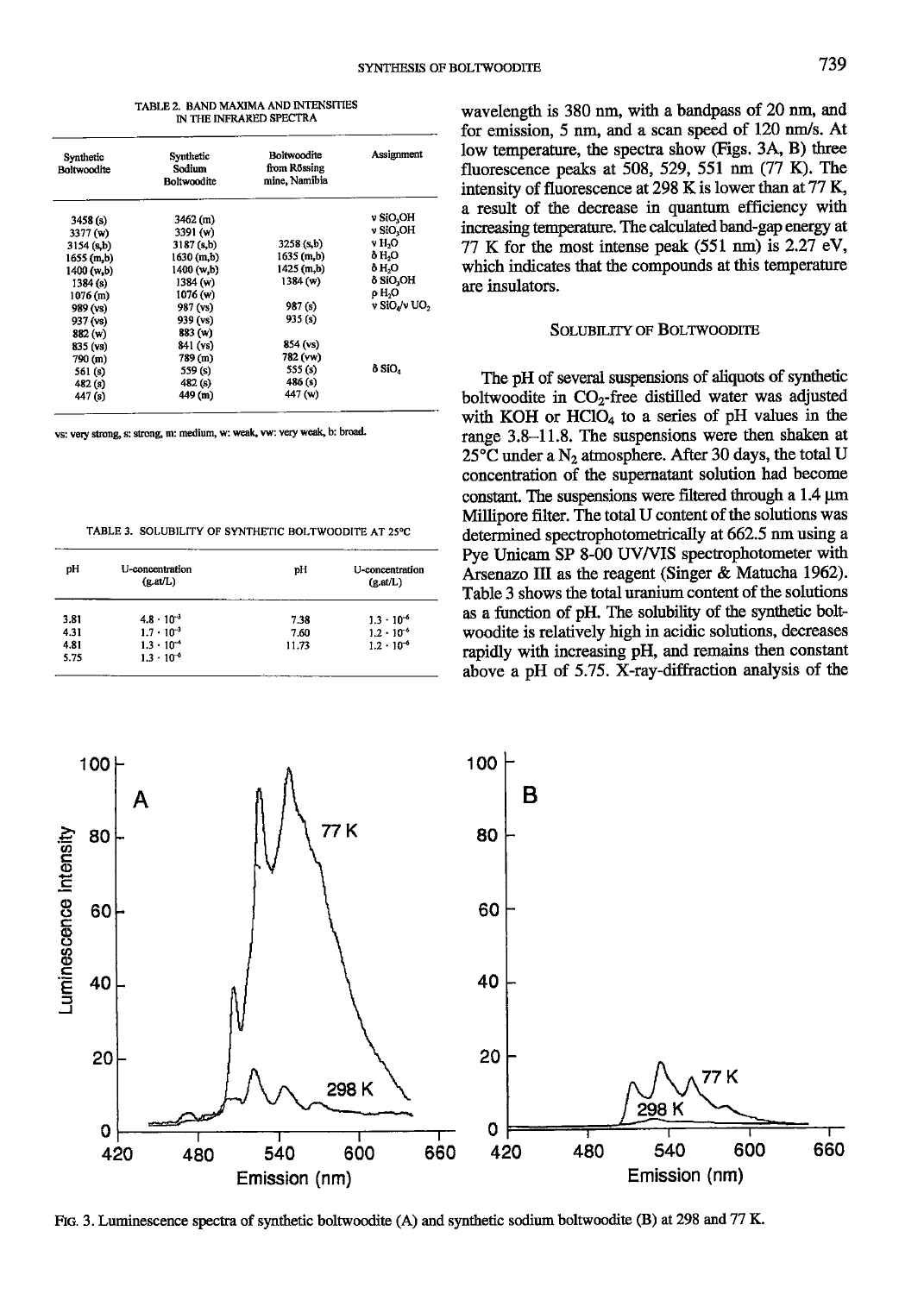air-dried samples after the solubility experiments showed only lines attributable to botwoodite. The solubility value obtained is close to that for synthetic sodium boltwoodite at a pH of 4.5 (Nguyen et al. 1992), although those authors reported soddyite after equilibration.

The dissolution of synthetic boltwoodite can be written as

$$
\begin{aligned} \text{K}(\text{UO}_2)(\text{SiO}_3\text{OH}) \cdot \text{xH}_2\text{O} &\rightarrow \\ \text{K}^+ + \text{UO}_2^{2+} + \text{SiO}_3\text{OH}^{3-} + \text{xH}_2\text{O} \end{aligned}
$$

The associated solubility product is then

$$
K_{SP} = [K^+][UO_2^{2+}][SiO_3OH^{3-}]
$$

This equilibrium is governed by two pH-dependent systems. One of them is the formation of uranylhydroxo complexes (Djogic et al. 1986, Van Haverbeke  $&$  Vochten 1992). The second is the formation of the different monomeric and polymeric silicate species (Dent Glasser & Lachowski 1980). This equilibrium system is not yet fully known, which makes it impossible to determine the nature and the concentration of all silicate species present in solution at a given pH value. Nguyen et al. (1992) calculated the solubility product of synthetic sodium boltwoodite by assuming that all silicate species in solution could be considered together as  $(SiO<sub>2</sub>)<sub>aq</sub>$ . However, in solutions with pH below 7.5, we observed a visible gelling of silica after the period of equilibration. Because the formation of colloidal silica had probably taken place before any gelling was visible, accurate calculation of the solubility product is impossible; hence, we present only the solubility data in terms of  $[U]_{total}$ .

### X-RAY POWDER-DIFFRACTION DATA

The X-ray powder-diffraction data of each crystalline phase (without crushing) were recorded with a Guinier-Hägg camera using CuK $\alpha_1$  radiation ( $\lambda = 1.5406$  Å) at 40 kV and 20 mA. Silicon powder (NBS-640) was used as an internal standard. The relative intensities of the diffraction lines were measured with a Carl Zeiss Jena MD-100 microdensitometer. The unit-cell parameters (Table 4) were determined using the computer program TREOR90 (Werner et al. 1985). The reflections were indexed and refined with the program PIRUM (Werner 1969). The unit-cell parameters are in close agreement with those already in the literature for boltwoodite (Stohl & Smith 1981),  $\alpha$ -uranophane (Ginderow 1988), sklodowskite (Ryan & Rosenzweig 1977) and kasolite (Rosenzweig & Ryan 1977). Although the unit-cell paxameters obtained for synthetic sodium boltwoodite differ from those reported for sodium boltwoodite with a K/Na ratio of  $0.30/0.70$  (Chernikov et al. 1975), there is a close agreement if their orthorhombic cell is transformed to a monoclinic cell with half the cell volume

TABLE 4. UNIT-CELL PARAMETERS

|             | Bit           | Sodium Blt   | Um            | Skl           | Ksl           |
|-------------|---------------|--------------|---------------|---------------|---------------|
| a (Å)       | 7.0316(8)     | 13.931(4)    | 15.944(3)     | 17.372(2)     | 13.270(2)     |
| b (Å)       | 7.0668(2)     | 6.9436(5)    | 7.0169(5)     | 7.058(5)      | 6.9308(9)     |
| c (Å)       | 6.6633(2)     | 6.6749(4)    | 6.6828(8)     | 6,6216(4)     | 6.703(1)      |
| $\beta$ (°) | 105.862(6)    | 103.21(1)    | 97.51(1)      | 105.890(8)    | 104.25(1)     |
| M(20)       | 70            | 18           | 31            | 38            | 15            |
| F(20)       | 81(0.0055,45) | 25(0.010,79) | 55(0.0059,62) | 73(0.0096.29) | 26(0.0179.44) |

Symbols: Bit boltwoodite, Urn uranophane, Skl sklodowskite, Ksl kasolite.

(a 14.10, b 7.02, c 6.65 Å,  $\beta$  103.64°). The similarities in the cell parameters of the boltwoodite-gtoup compounds (Table 4) indicate that synthetic sodium boltwoodite has a structure consisting of uranyl silicate sheets cross-bonded by the sodium ions, and thus similar to the structure of the other members of the group.

#### ACKNOWLEDGEMENTS

We thank the National Fund for Scientific Research (NFWO) for financial support (awarded to R. Vochten), Mr. Ananian of the Comptoir Sidérurgique Pan Américain, Libramont, for kindly providing samples of hydrothermal quartz, Mr. Wauthier of the Department of Geosciences of the University of Louvain-la-Neuve for the electon-microprobe analyses, Mr. J. Eysermans of the Research Group 'Electron Microscopy for Material Research", University of Antwerp, for making the scanning electron micrographs, and to Mrs. D. Dielen for typing the manuscript. We are also indebted to referee Dr. R.J. Finch and Associate Editor Dr. F.C. Hawthorne for their valuable comments on the manuscript.

### **REFERENCES**

- BRASSEUR, H. (1962): Essai de représentation des oxydes doubles  $mX^{++}O, UO_3mH_2O$  par une formule générale. Bull. Soc. fr. Minéral. Cristallogr. 85, 242-244.
- BROWN, I.D. & ALTERMATT, D. (1985): Bond-valence parameters obtained from a systematic analysis of the inorganic crystal structure database. Acta Crystallogr. B41, 244-247.
- CEJKA, J. & URBANEC, Z. (1990): Secondary uranium minerals; the mineralogy, geochemistry and crystal chemistry of the secondary uranium VI minerals. Rozpravy Ceskoslovenské Akademie Ved. Rada Matematickyck a Prirodnick Ved. Rocnik 100, Sesit 1.
- CHERNIKOV, A.A., SHASKIN, D.P. & GRAVILOVA, I.N. (1975): Sodium boltwoodite. Dokl. Akad. Nauk SSSR 221, 144-146 (in Russ.).
- DEMARTIN, F., GRAMACCIOLI, C.M. & PILATI, T. (1992): The importance of accurate crystal structure determination of